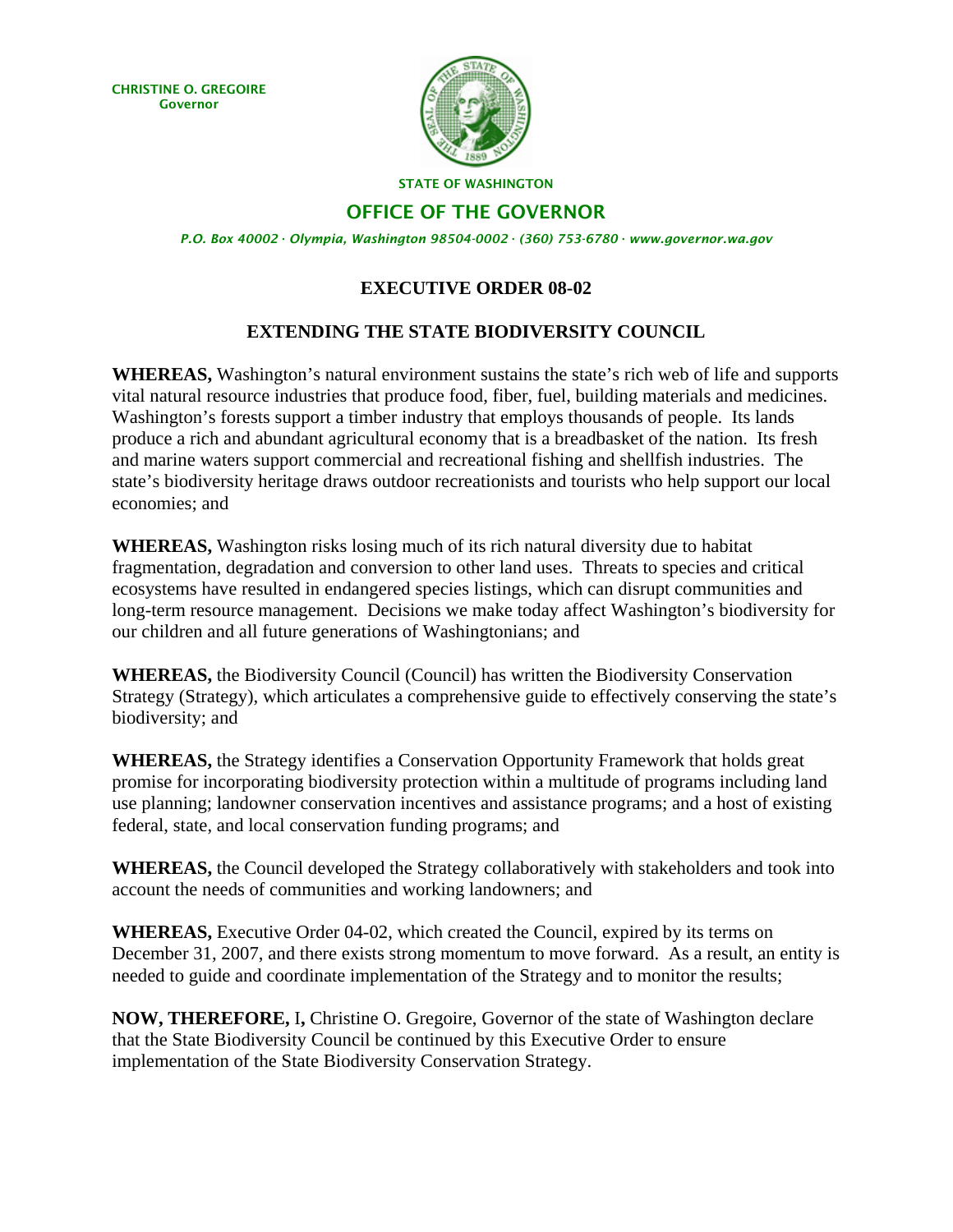## **The Council shall:**

- Generally operate under the procedures it previously adopted pursuant to Executive Order 04-02, or as subsequently amended by the Council under this Executive Order.
- Consist of no more than 24 members appointed by the Governor representing the Department of Fish and Wildlife, the Department of Ecology, the Department of Natural Resources, the Puget Sound Partnership, the State Parks and Recreation Commission, the Department of Transportation, the Conservation Commission, the Department of Community, Trade and Economic Development, local government, federal agencies, tribal governments, private landowners, academia, educators, nongovernmental organizations and at-large members.
- The Council may reimburse travel and meeting expenses to non-governmental members at the discretion of the Council. The Recreation and Conservation Office shall administer all contracts and expenses for the Council.

# **By December 31, 2009, the Council shall complete the following tasks:**

- Coordinate implementation of early action items from the Strategy to the extent possible based on available funding and other support, paying particular attention to demonstrating the utility of the Strategy's Conservation Opportunity Framework.
- Develop a proposal that recommends a structure to provide on-going leadership and accountability for implementation of the Strategy. The proposal should specifically include how the Strategy will serve as an organizing principle for natural resource agencies. It should also include how it will build on the efforts of federal, state, regional, tribal, local and private initiatives including, but not limited to, the Puget Sound Partnership, the Climate Advisory Team, the Habitat and Recreation Lands Coordinating Group and the Comprehensive Wildlife Conservation Strategy. The proposed approach, including any recommendations for legislation or funding, shall be provided to the Governor and the Legislature by November 1, 2008.
- Conduct outreach activities on the findings and recommendations of the Strategy to stakeholder groups and interested parties.
- Maintain the Biodiversity Project Website to ensure it continues to serve as a state hub for biodiversity information, resources and data.
- Seek creative funding opportunities from partnerships created by the Council.

## **If funding is secured, the Council will perform these additional tasks:**

• Implement regional pilot projects to demonstrate how the Strategy can be applied at a regional level to guide investments on the ground and to coordinate conservation efforts.